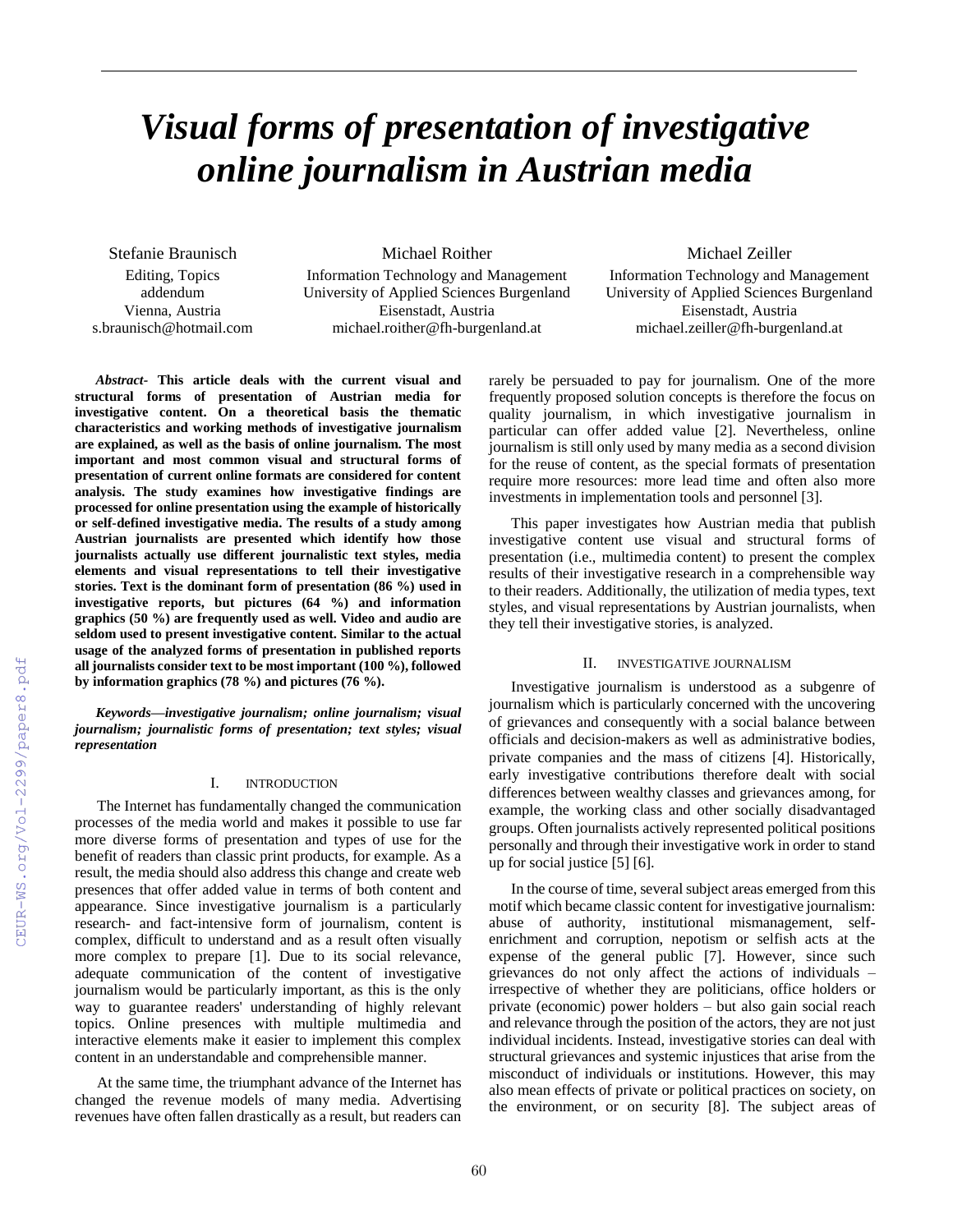investigative journalism have broadened with society over the course of time, but they have in common the social relevance and uncovering of grievances and misconduct.

Due to their social relevance, however, affected politicians or power holders have little interest in the publication of investigative contributions since this shows behavior that is not socially desirable or is even punishable. The task of investigative journalists is to obtain and publish this information against resistance [7]. Due to these sometimes adverse circumstances, researches in the past were often carried out under specification of false facts, identities or concealment of the journalistic intention. Today this approach is legally questionable and has therefore become rarer [6].

At the same time, it is also possible to search for interlocutors and informants who provide anecdotes, facts or documents. However, the role of informants is particularly critical when the amount of information provided by informants exceeds the information produced by the journalists themselves during the creation of a contribution. Journalists can also be manipulated in this way. After all, the level of information is relevant for the overall picture of a story. For example, information provided must be regularly checked for the intention of the informant in order to prevent journalists with publications from merely being in the interest of an informant and not in the public interest [5] [7].

Investigative journalism has a tradition in Austria back to the 19th century. However, due to the social upheavals during the World Wars, this type of journalism disappeared for a time; only from the 1970s did a culture for it emerge again [9]. On the one hand, this was due to social change, but in the course of the next decades magazine foundations also contributed to the fact that individual media – mostly weekly newspapers such as *Falter*, *News* and *Profil* – gained a reputation as investigative media [10]. Digitisation also had an impact on the sector, and the online platforms *Addendum* and *Dossier* were founded with a focus on enigmatic/ investigative journalism.

## III. ONLINE JOURNALISM AND FORMS OF PRESENTATION

Online journalism is characterized by preparation and presentation [11]. Especially in its initial phase, the Internet was perceived as an additional presentation platform for journalistic content. In terms of content the contributions of all previous media types can be adopted, whereby we can exploit the fact that online platforms have de facto no temporal restrictions and take over an archive function for print, TV and radio. For a long time, this archive function was seen as the main use of the Internet in journalism. However, the possibility of permanently updating the content is also a key aspect. Ideally, care should be taken during implementation to ensure that content is up-to-date, but updates can also provide great added value in some cases[12].

Real online journalism is characterized by interactivity and multimedia. Originally interactivity referred to the possibility of interconnecting different websites, but the possibilities of multimedia implementations developed rapidly, since various modes of media are embedded and presented [13].

Due to the different possibilities of the forms of presentation in online media, online journalism has to be thought of in a more diverse way. The publication of content is no longer limited to the predetermined medium, but can be adapted to different contents [14]. Although the implementation of multimedia content requires more preparation and thus represents a certain barrier to frequent use, the change must start with the journalistic concept. Journalists have to consider different forms of presentation during the research and produce the respective material [15].

The first online presentations primarily used text. In the case of longer contributions, this often has a negative effect on the capacity of readers to understand [16]. In order to reduce this deficit, text alone can create visual stylistic breaks using structure or highlighted elements and set priorities or separate content in extra columns or highlighted text elements in info boxes – just like in a printed presentation. The emphasized elements can focus on information, but also offer space for summaries or further information. Texts can also be loosened up by images, which, depending on the format, set different priorities and can push the attention of readers in certain directions, both visually and in terms of content. The advantage of images is not only their visual variety, but they can also illustrate content and put readers into a scene through atmospheric elements [16]. According to previous studies many users react strongly to visual stimuli. Thus, media consumption can be increased by images. Readers remember them better than text and they can remind content more strongly through optical support [17].

Graphics and illustrations also help to understand data, processes, or interrelationships. Depending on the content, various display formats are available to present statistical correlations, geographical, temporal, or content-related relationships. Readers are thus not only dependent on text to understand complicated content, but the visual implementation of sequences or processes makes it easier to understand them. Various visualizations are available for different data formats, depending on content and context [18]. However, it is relevant that graphics require clear and comprehensible labels, so that users can actually grasp this content and do not fail to understand the visual representation [16].

To bring content to life, videos and audios can be used to convey scenic content with atmospheric background information to readers. These should activate users, whereby the use is extended to different communication modes and readers themselves are actively involved in the use [16].

Nevertheless, readers benefit most when content is implemented in such a way that they can experience it for themselves, leaving the speed of perception and selection to the readers themselves – i.e., when it is implemented interactively. In this way, interactive information graphics or data formats can provide additional dimensions. This increases the entertainment factor during reception, which allows users to actively receive and remember more content. Timelines or information graphics can combine different media formats, use vertical or horizontal navigation individually and make processes comprehensible in detail with the help of additional information. This allows users to grasp parallel strands of action or effects between certain events. By using interactivity, these events can be experienced at second hand, so that they remain in mind.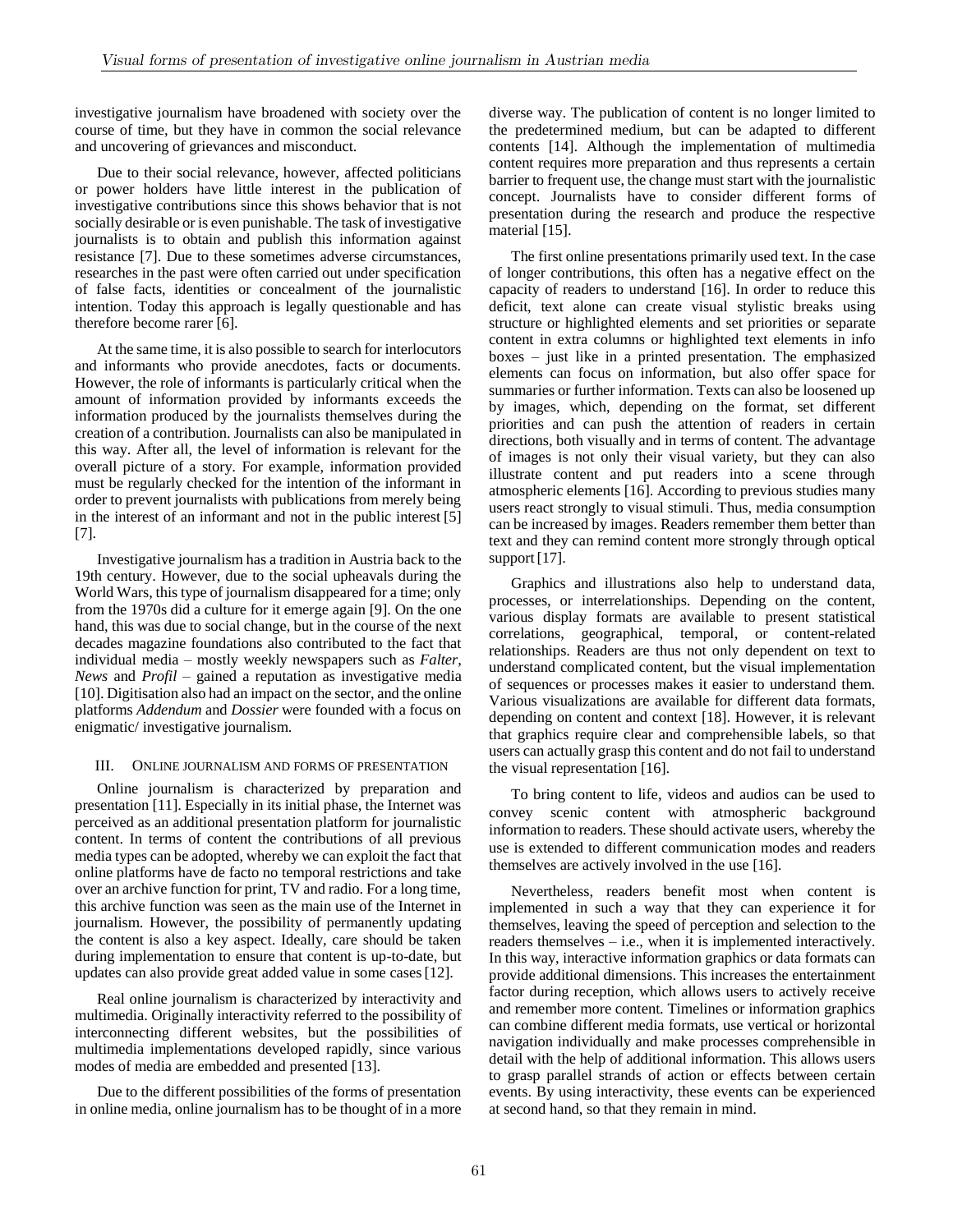Data processing can also represent different dependencies through interactivity, which makes abstract data connections an individual experience. The same applies to networks or maps that can be moved out of their two-dimensional representations through interactivity and, for example, receive an additional temporal component, so that users can not only perceive geographical connections or personal interrelationships in networks, but can also experience independently how these developed in the course of time.

## IV. THEMES IN INVESTIGATIVE JOURNALISM

Based on these findings, the websites of Austrian media – e.g., online media, magazines, weekly newspapers – were not examined on a daily basis since online investigative content does not occur to a high extent. In accordance with this starting point, four Austrian media dedicated to investigative journalism – "Addendum", "Falter", "Dossier", "News" and "Profil" – were analyzed with regard to the forms of presentation used for investigative contributions. The aim was to analyze the content of ten different investigative journalistic online articles per media, which were finally collected from all media on 15 July 2018. The selection of the investigative contributions was based on the theoretically derived categories: mismanagement, abuse of authority, self-enrichment, nepotism, corruption, assertion of self-interests at the expense of the general public, fraud/ ignorance/ conflicts of interest, systemic grievances/ injustice, ecological grievances, security risks, transparency [3].

The medium *News* had to be removed from the analysis, since at the time of the study no article with investigative content was available on the medium's website – although the weekly paper is characterized by such content both historically and to some extent in current print editions.

53 evaluations of investigative content were recorded in individual articles (Table I) [3]. Overall, transparency was the most pronounced category with eleven entries. One of the reasons for this could be the strong official secrecy in Austria. Nevertheless, the so-called traditional theme categories, as proposed by Ludwig, represent a majority of the themes [7].

It is also evident how individual topics are set. Three out of four media have a broad range of topics and achieve at least one entry in two thirds of the categories. All in all, it can be seen from the topics of the analyzed media that they are widely spread. Only the topic *security risks* is not dealt with in the sample of articles that has been analyzed.

The high number of contributions on the subject *transparency* suggests that the way in which topics are set has changed and that investigative journalists perceive their role differently. More articles are published, for example, which independently analyze a topic, its functions and interrelationships and make it publicly available without external cause. Thus, the public sector is controlled at an own initiative, often with data-driven content. Depending on the medium, specific priorities are set. For example, *Dossier* already has a strong focus on advertising expenditures of public institutions from its founding history, and expenditures for funding are also suitable for data-related contributions.

| <b>Investigative contents</b>                         | Naming of media |                |                |                |
|-------------------------------------------------------|-----------------|----------------|----------------|----------------|
|                                                       | <b>Addendum</b> | <b>Falter</b>  | <b>Dossier</b> | Profil         |
| Mismanagement                                         | $\Omega$        | 1              | $\overline{4}$ | 2              |
| Abuse of authority                                    | $\mathfrak{D}$  | 3              | $\mathfrak{D}$ | $\Omega$       |
| Self-enrichment                                       | 1               | $\Omega$       | $\mathfrak{D}$ | $\Omega$       |
| Nepotism / cronyism                                   | 1               | $\overline{c}$ | 1              | $\Omega$       |
| Corruption / bribery                                  | $\Omega$        | $\Omega$       | $\Omega$       | 1              |
| Self-interest at the expense<br>of the general public | $\overline{c}$  | 3              | 1              | 3              |
| Fraud, ignorance, conflicts<br>of interest            | 1               | 1              | $\mathfrak{D}$ | 1              |
| Systemic grievances                                   | $\overline{c}$  | 1              | $\Omega$       | $\mathfrak{D}$ |
| Ecological grievances                                 | $\Omega$        | 1              | $\Omega$       | $\Omega$       |
| Security risks                                        | $\Omega$        | $\Omega$       | $\Omega$       | $\Omega$       |
| Transparency                                          | 3               | 1              | $\overline{4}$ | 3              |

TABLE I. **INVESTIGATIVE TOPICS** 

Although transparency is the most common topic, the further distribution shows that the "classical" topics as defined by Ludwig together make up the majority of contributions. The canon of topics that constitutes the core of investigative journalism has not changed overall, but has been expanded [7].

## V. IMPLEMENTATION OF FORMS OF REPRESENTATION IN INVESTIGATIVE JOURNALISM

Based on the literature and various practical examples, a category catalogue was created for the forms of presentation. These are the categories used in the analysis within which a distinction was made between static and interactive formats:

- Highlighted quote
- Infobox
- Header image
- Full image
- Picture in continuous text
- Provided picture
- Audio embedding
- Video
- Information graphic
- Scale
- Bar/bar chart
- Relative bar chart
- Dot graphic
- Scatterplot/ connected point graphic
- Linear Graphics
- Pie chart
- Treemap/ Area Chart
- Radar Graphics/ Network
- Arc graphics
- Flow chart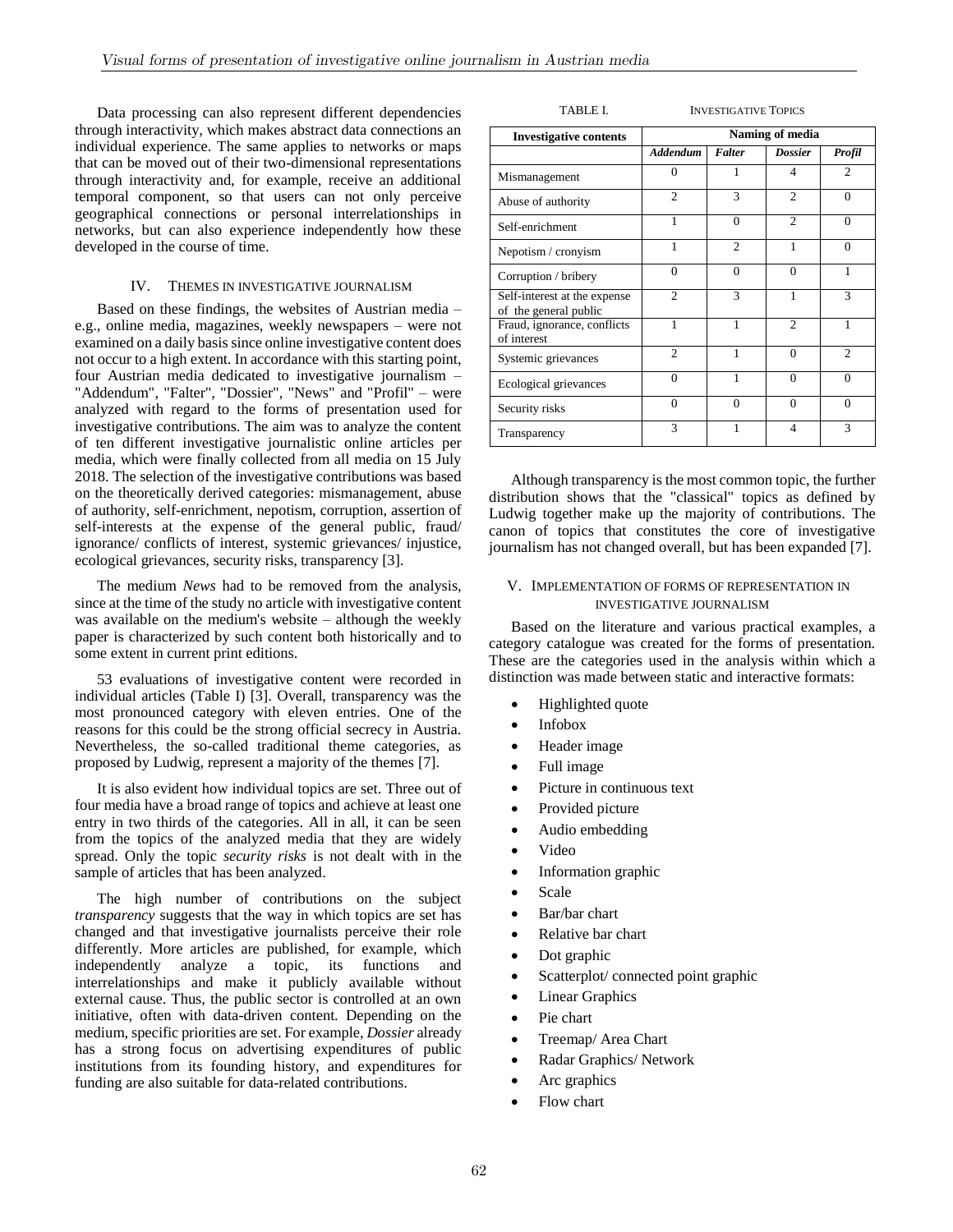- Timeline
- Map
- Original document
- Interactive info box
- Picture galleries
- Document Galleries
- Vertical Timeline
- Horizontal Timeline
- Interactive information graphic
- Interactive bar/bar chart
- Interactive Relative Bar Chart
- Interactive point graphics
- Interactive scatterplot/ linked point graphic
- Interactive linear graphics
- Interactive pie chart
- Interactive treemap/ area chart
- Interactive radar graphics
- Interactive arc graphics
- Interactive Flowchart
- Interactive network
- Interactive map
- Scrollytelling

The analysis revealed that the use of forms of representation is strongly related to the medium itself and possibly also to its founding history (Table II). For example, the print media *Falter* and *Profil* hardly use any different forms of presentation. The two platforms *Addendum* and *Dossier*, which were founded as online media, use different forms of presentation – especially with a focus on data visualization.

Common to *Addendum*, *Falter* and *Profil* is the default use of header images. *Addendum* inserts them over the entire width of the page, *Falter* and *Profil* use a preceding image that is located at the beginning of the article. These images are used in combination with headlines and teaser texts. The arrangement around the header image differs for all three media. *Addendum* inserts title and teaser in the image. *Falter* positions the title and teaser above the image. *Profil* inserts the title above the image, but the teaser below the image. However, in the evaluation the category "Header Image" is identified only 28 times. This is due to the fact that two videos that had been leaked to *Falter* have been inserted instead of the header image. Apart from these preceding images and videos *Falter* does not use any other forms of representation. *Profil* uses only a few design options: once a source document is inserted into the continuous text, as well as two images were inserted to loosen up the text. *Addendum* and *Dossier*, that have been founded as online media with a focus on investigative and enigmatic journalism, use different forms of presentation. They show pictures for illustration and highlighted quotes to change the reading flow, as well as original documents to substantiate statements and findings. Also noticeable is a focus on data collection and data processing, which are used very frequently in connection with transparency-related content.

| presentation mode           | Naming of media |                |                |                |
|-----------------------------|-----------------|----------------|----------------|----------------|
|                             | <b>Addendum</b> | Falter         | <b>Dossier</b> | Profil         |
| Highlighted quote           | 20              | $\Omega$       | 14             | $\Omega$       |
| <b>Infobox</b>              | $\overline{4}$  | $\Omega$       | $\Omega$       | $\theta$       |
| Header image                | 10              | 8              | $\Omega$       | 10             |
| Picture in continuous text  | 9               | $\Omega$       | $\overline{c}$ | $\overline{c}$ |
| Added image                 | $\theta$        | $\Omega$       | $\mathfrak{D}$ | $\Omega$       |
| Audio embedding             | 6               | $\Omega$       | $\theta$       | $\theta$       |
| Video                       | 5               | $\overline{c}$ | 1              | $\Omega$       |
| Information graphic         | 1               | $\Omega$       | $\theta$       | $\theta$       |
| Scale                       | 3               | $\Omega$       | $\Omega$       | $\Omega$       |
| Bar/bar chart               | 13              | $\Omega$       | $\mathbf{1}$   | $\theta$       |
| Relative bar chart          | $\Omega$        | $\Omega$       | $\overline{c}$ | $\Omega$       |
| Linear Graphics             | $\theta$        | $\Omega$       | 3              | $\theta$       |
| Radar Graphics/Network      | $\theta$        | $\Omega$       | $\overline{c}$ | $\Omega$       |
| Map                         | $\mathbf{1}$    | $\Omega$       | $\Omega$       | $\theta$       |
| Original document           | 1               | $\Omega$       | 9              | 1              |
| Interactive info box        | 4               | $\Omega$       | $\theta$       | $\theta$       |
| <b>Document Galleries</b>   | 7               | $\Omega$       | $\Omega$       | $\theta$       |
| Interactive bar/bar chart   | 3               | $\Omega$       | $\theta$       | $\theta$       |
| Interactive linear graphics | $\overline{2}$  | $\Omega$       | $\theta$       | $\Omega$       |
| Interactive map             | $\mathbf{1}$    | $\theta$       | $\theta$       | $\theta$       |

Although they appear in the list for the sake of completeness, the audio contributions of *Addendum* may not be counted as separate forms of presentation. They do not represent any added value of their own, as they are merely a soundtrack to the contributions, which should allow readers a further mode of consumption (keyword: accessibility). Since the audio tracks of the contributions appear with different lead times, not all contributions included an audio track already, and consequently only six audio files appear in the analysis.

The use of data visualizations differs with *Addendum* and *Dossier* since *Addendum* uses much more interactive elements, but in principle the classic visualization using bar charts and linear graphics is similar. However, it must be added that the bar and column diagrams and linear diagrams in *Addendum* are only interactive in the sense that the respective data set is displayed during a mouse-over. Since both media use the Datawrapper program for such data visualizations, the difference between the data visualizations of *Dossier* and *Addendum* could be due to the different financial resources of the two media.

*Addendum* has the most different forms of presentation with 90 elements in 16 categories, followed by 36 forms of presentation in nine categories that could be identified in *Dossier*. In principle, it can be stated that highlighted quotations

#### TABLE II. ANALYSIS OF THE FORMS OF PRESENTATION USED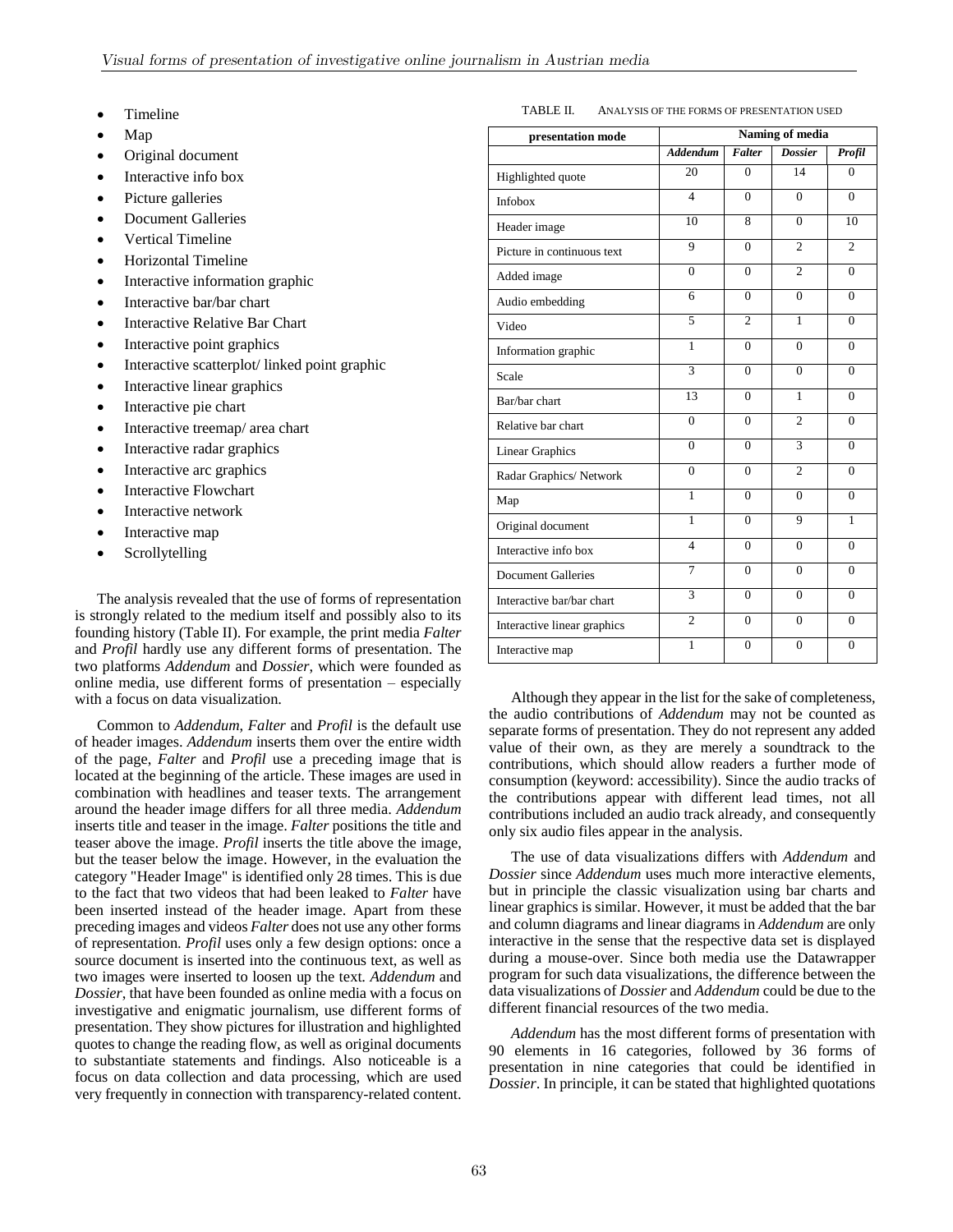are most frequently used (20 respectively 14 times) to loosen up long texts and to emphasize individual passages.

*Addendum* uses additional forms of presentation in all contributions; not a single analyzed contribution contains only a header image. Nevertheless, interactive forms of representation are relatively rare: only four different forms of representation and 13 elements have been identified. The other contributions use between two and 21 elements, usually the contain between two and five forms of presentation. Depending on the content of the contribution, different forms of presentation such as tables, diagrams, maps and graphics are used. As a minimum, header image and audio – which, as mentioned above, offers no added value in terms of content – are used as illustrative forms of presentation There are only two contributions that are based on text only, apart from the header image and the audio file.

The ten contributions of the platform *Dossier* contain a total of nine different forms of presentation, including quotations, images, videos, original documents and data pieces (bar/bar chart; ratio-oriented bar chart, linear chart, network).

The most frequently used form for loosening up texts are embedded quotations, which were used a total of 14 times in five contributions. In second place follow pictures that are embedded in continuous text, as well as provided pictures. Altogether eleven pictures have been identified in six contributions. A video has also been used to illustrate and display an advertising insert, but in fact it has been used for purely illustrative purposes. Apart from the illustration, the video does not offer any added value in terms of content. In the case of *Dossier*, it is noticeable that data formats in particular are used in the sense of time series – a visual focus that can be explained by the focus on data journalism in terms of content.

In general, it can be stated that *Dossier* selects display formats on a content-oriented basis, so the display formats also vary depending on the content. It is noticeable that quotations are often used to loosen up or emphasize content. Pictures and illustrations are used according to individual needs. However, in this way individual contributions are created which hardly contain an optical loosening of the continuous text. On the other hand, various and different forms of presentation are used in individual contributions to support and illustrate content.

# VI. USAGE OF VISUAL PRESENTATIONS BY AUSTRIAN ONLINE JOURNALISTS

To complement the content analysis of the online presence of four Austrian media that are well known for publishing investigative contributions, we conducted a study among Austrian journalists to identify how they actually use different journalistic text styles, media elements and visual representations to tell their investigative stories. A quantitative approach based on an online survey was chosen to determine the opinion of journalists engaged in investigative journalism. Since only a small number of journalists is active in this specific type of journalism the survey was restricted only to journalists that work for the journalistic media types that are likely to include investigative contributions: daily newspaper, weekly newspaper, magazine, TV, radio, and Internet.

The online survey was conducted in June 2018. 2716 Austrian journalists have been invited per email to participate in the online survey. Since the email addresses have been derived from the Austrian media handbook (*Medienhandbuch*) the survey type is *Internet survey of specifically named persons* [19]. 250 persons accessed the questionnaire, but only 166 respondents actually started the questionnaire. There was a significant number of respondents that broke off after the first page. This might be due to the fact that those respondents felt involved by the email in the initial approach, but realized lateron that their working practice did not correspond to a more precise definition of investigative journalism. A total of 109 respondents completed the questionnaire, however some of them did not fill in all questions (i.e., partial interview). The overall response rate is only 4.01 % (based on the number of eligible contacts) [19]. The low response rate is influenced by the fact that only a small number of journalists are active in investigative journalism and only those journalists of selected media types have been addressed.

The majority of the responding journalists is male: 65% of male respondents vs. 35% female respondents. Journalists working on investigative topics are typically somewhat older (Table III).

TABLE III. AGE DISTRIBUTION (N=107)

|              | $1.000$ b $1.000$ $(1.000)$ |  |  |
|--------------|-----------------------------|--|--|
| Age          | Percentage                  |  |  |
| 18 to 30     | 11.2%                       |  |  |
| $31$ to $40$ | 24.3 %                      |  |  |
| 41 to 50     | 23.4 %                      |  |  |
| 50 plus      | 41.1%                       |  |  |

Most journalists work on investigative stories on politics (40), economy (37), or society  $\&$  social issues (31). Stories on sports (14), health (11), or science (11) are less frequent. Stories on culture are very rare (4). Other topics including crime, local news, and justice have been mentioned 22 times (Fig. 1; N=84, multiple references possible).



Fig. 1. Genres of investigative contributions (N=84, multiple references)

Profound investigative research is a time consuming and costly task. 18.5 % of investigative research lasts less than a day,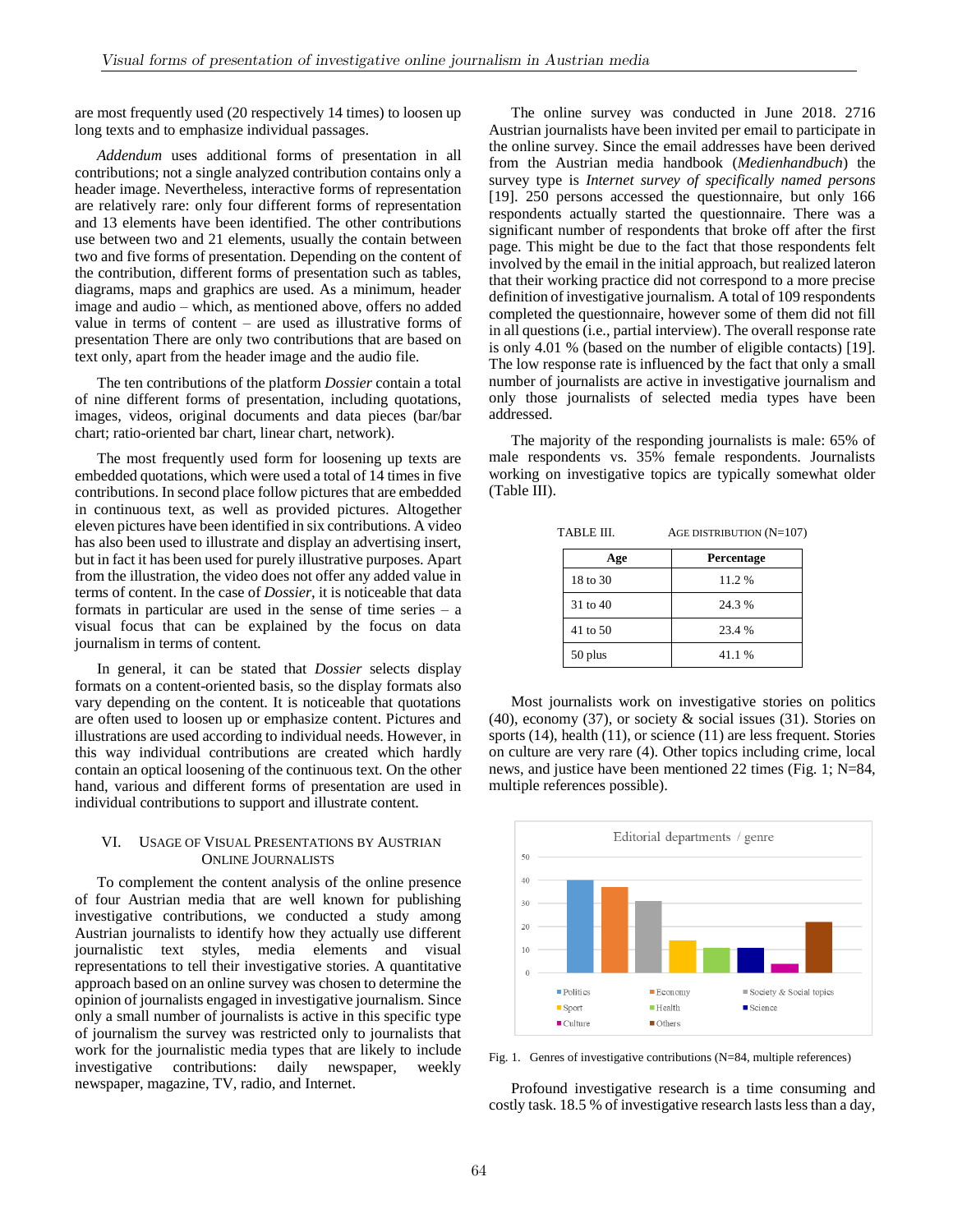but the largest share of 45.7 % corresponds to research that lasts up to one week. 30.9 % of investigative research takes up to one month and 4.9 % takes even longer (Table IV).

| <b>Duration</b>   | Value           |            |  |
|-------------------|-----------------|------------|--|
|                   | <b>Absolute</b> | Percentage |  |
| One day           | 15              | 18.5%      |  |
| Up to one week    | 37              | 45.7 %     |  |
| Up to one month   | 25              | 30.9%      |  |
| More than a month |                 | 4.9%       |  |

TABLE IV. DURATION OF RESEARCH (N=81)

Journalists use different sources for their investigative research. Most journalists use information provided by reliable informants from their own network (86.6 %). 61 % use data from public web sources and an own on-site inspection. 59.8 % of the journalists get their information from publicly available documents while 43.9 % use secret documents. 52.4 % rely on transparent interviewees that may be mentioned, and 46.3 % use transparent interviewees that have to be made anonymous. Data journalistic analysis is performed only by 37.8 % of the journalists (Fig. 2; N=80, multiple references possible).



Fig. 2. Sources of investigative research (N=80)

Journalists use various forms of (visual) presentation of their investigative content. Text is the dominant form of presentation. 85.7 % of the respondents (N=84) use text as the primary form of presentation. 64.3 % use pictures and 50 % use information graphics. Online media allow journalists to incorporate video and audio in their investigative contributions as well, however they are used much less (video: 14.3 %, audio: 9.5 %).



Fig. 3. Media types used by journalists for investigative content  $(N=84)$ 

Additionally, journalists working for daily newspapers, weekly newspapers, and magazines (N=47) were asked how important they consider the different media types for the representation of investigative content. Remark: Since journalists working for TV and radio are much more limited in their choice of (visual) representation their answers are excluded in the following results. For this purpose a four-point Likert scale has been applied: very important | rather important | less important | not important (Fig. 4).

Similar to the actual usage of the analyzed forms of presentation (i.e., media types) the results show that text is most important. All journalists consider text to be important: 91.3 % very important or 8.7 % rather important. Pictures are important as well for 76.1 % (very important: 45.7 % or rather important: 30.4 %). Only 23.9 % rate pictures less important for investigative content. The results of the survey show a quite similar outcome for the type information graphics. 78.3 % of the journalists rate infographics to be important (very important: 41.3 % or rather important: 37 %). While 17.4 % expect infographics to be less important, a small number of 4.3 % consider them not important. Video is important for 60.9 % of the journalists (very important: 17.4 % or rather important: 43.5 %), while audio is important for 45.7 % of the journalists (very important: 13.1 % or rather important: 32.6 %).



Fig. 4. Importance of media types (N=47)

Since journalists consider text as the most important form of representation for investigative content we analyzed which text styles the journalists use most frequently (based on the usage in daily newspapers, weekly newspapers, and magazines; Fig. 5). The most common text styles are report (95.3 %: 83.7 % very frequent, 11.6 % frequent) and reportage (69.8 %: 30.3 % very frequent, 39.5 % frequent). Less popular, but still frequently used are news items (55.8 %: 23.3 % very frequent,  $32.5$  % frequent), column (46.5 %: 20.9 % very frequent, 25.6 % frequent), editorial comment (39.5 %: 13.9 % very frequent, 25.6 % frequent), and portrait (48.8 %: 11.6 % very frequent, 37.2 % frequent).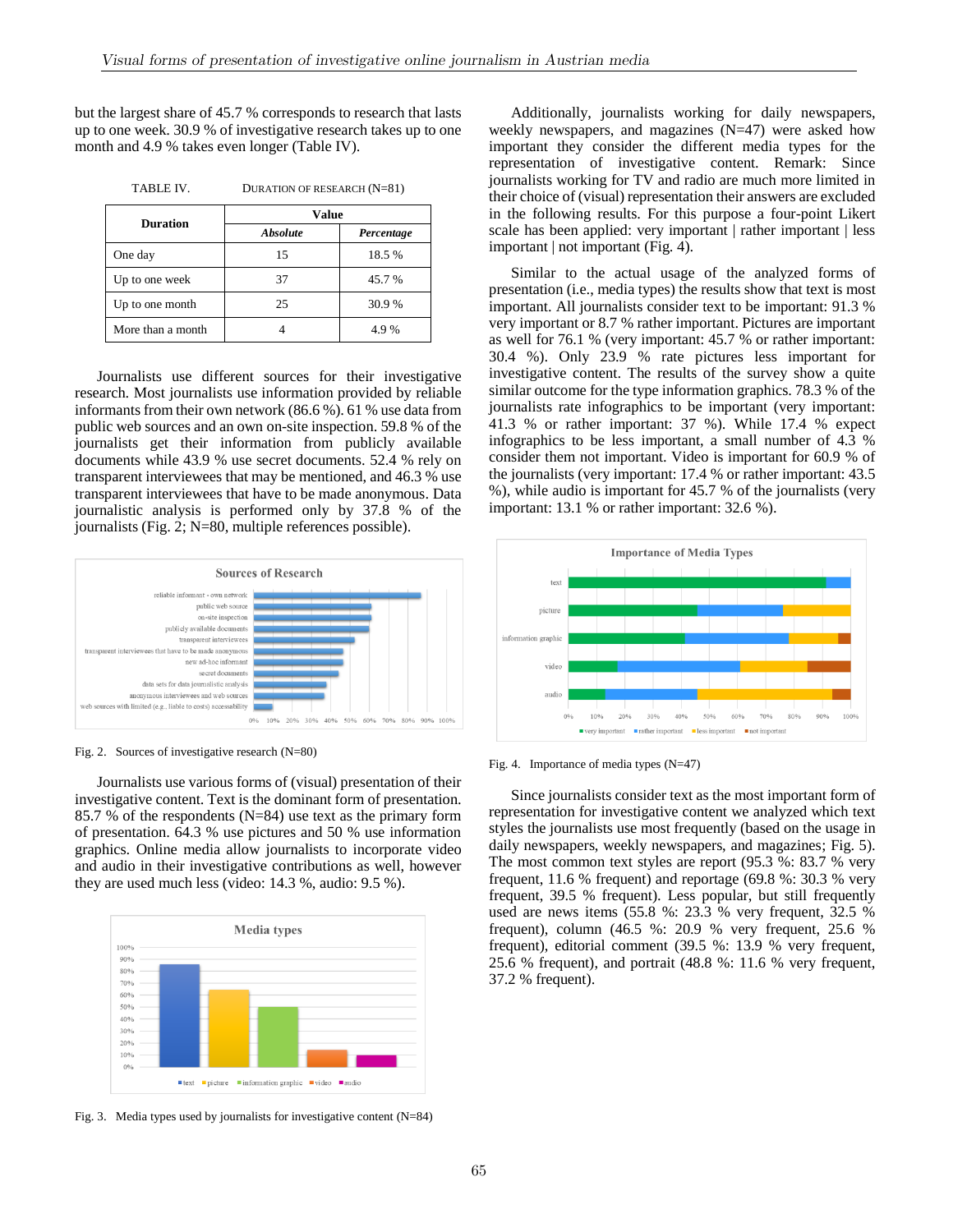

Fig. 5. Usage of journalistic text styles for investigative content  $(N=43)$ 

### VII. UPSHOT AND PROSPECTS

Traditionally, in scientific literature the contents of investigative journalism have been limited to mismanagement, abuse of authority, self-enrichment or corruption – contents that uncover misconduct by officials, dignitaries, private companies or those in power in society. Investigative journalism therefore sees itself as a social control authority. Instead of reporting on events, an attempt is made to point out relevant events and to direct a social and media focus on stories that otherwise happen outside public perception. In addition to content on active events or actions investigative journalism also examines systemic grievances that can lead to injustice without human intervention. Furthermore its task is to make non-public content public in order to prevent abuse of power and increase the level of public information in the sense of transparency.

The four analyzed media focus on showing non-public content and thus transparency-related stories. However, articles on "classical" categories of investigative journalism as defined, for example, by Ludwig [8] predominate and thus content on abuse of authority and power, mismanagement or the enforcement of self-interests. Due to the manifold relevance of content, 53 investigative aspects could be identified in 40 contributions.

Different visual and interactive elements can be used to make it easier for readers to understand investigative content. They also increase attention at reception and the likelihood that users can actively remember content. Despite the variety of static and interactive forms of presentation, however, it became apparent that media that developed their online presence as a second communication channel (*Falter*, *Profil*) have problems in using these possibilities. Only in exceptional cases, videos or documents are embedded and active attention is paid to loosening up the text flow. At the same time, potential is also actively dispensed with, since, for example, info boxes are only used in the print edition but are not implemented online. Purely online media use many more elements, including pictures for illustration and highlighted quotations, to change the reading flow, as well as original documents to substantiate statements and findings. It is also striking that the focus is on data formats which are used particularly frequently in connection with transparency-related content. Although the use of data visualizations differs between *Addendum* and *Dossier* due to the interactivity of *Addendum*, the basic visualization by bar charts and linear graphics is identical. The experimental factor, which is made possible by the complete implementation of interactive data formats, is also not exploited fully by *Addendum*, although different forms of presentation are used much more frequently for *Addendum* than for *Dossier*.

The study among Austrian investigative journalists to identify how they actually use different journalistic text styles, media elements and visual representations to tell their investigative stories revealed that text is the dominant form of presentation (86 %) actually used in investigative reports. Pictures (64 %) and information graphics (50 %) are frequently used as well. However, video (14 %) and audio (9 %) are seldom used to present investigative content. When journalists had been asked which media types they consider being important for the representation of investigative content we got similar results. All journalists consider text to be most important (100 %), followed by information graphics (78 %) and pictures (76 %). Video is important for 61 % of the journalists, while audio is important for 46 % of the journalists. The focus on text may be due to the fact that investigative journalists still heavily rely on classic sources of information. For example, data journalistic analysis is performed only by 37.8 % of the journalists in our survey. Consequently, the most common text styles are report (95 %) and reportage (70 %), followed by news items (56 %), column  $(46\%)$ , editorial comment  $(39\%)$ , and portrait  $(49\%)$ .

Overall, the following conclusions result for the visual representation of investigative online journalism in Austria:

- Investigation is sparsely represented in Austria, at least in the more broadly effective area of online journalism – despite its corresponding social relevance.
- Media that are primarily geared to online presence use more and more different visual and structural forms of presentation to make content easier to understand. However, the interactivity factor was only used to a limited extent with added value, at least during the survey period. And: These media have comparatively low audience reach, so many contents do not reach a large part of the population.
- Within the media focused on the online presence, there is a difference in the presentation which can at least partly be traced back to the different resources.

All in all, there is a clear need for Austrian media to catch up in investigative online journalism in general, and within this, in turn, there are major omissions – or in other words: potentials – in the field of visual representation of it. Like everywhere else in journalism today, the question of financing is decisive for the quality of implementation, even among those media that are currently making better progress. A solution to this problem could be reproducible prototypes and tool-based processes for the representation of investigative online journalism, which ensure a more resource-saving implementation and thus enable the media to ultimately make highly relevant social content available to a larger number of people more simply and costeffectively.